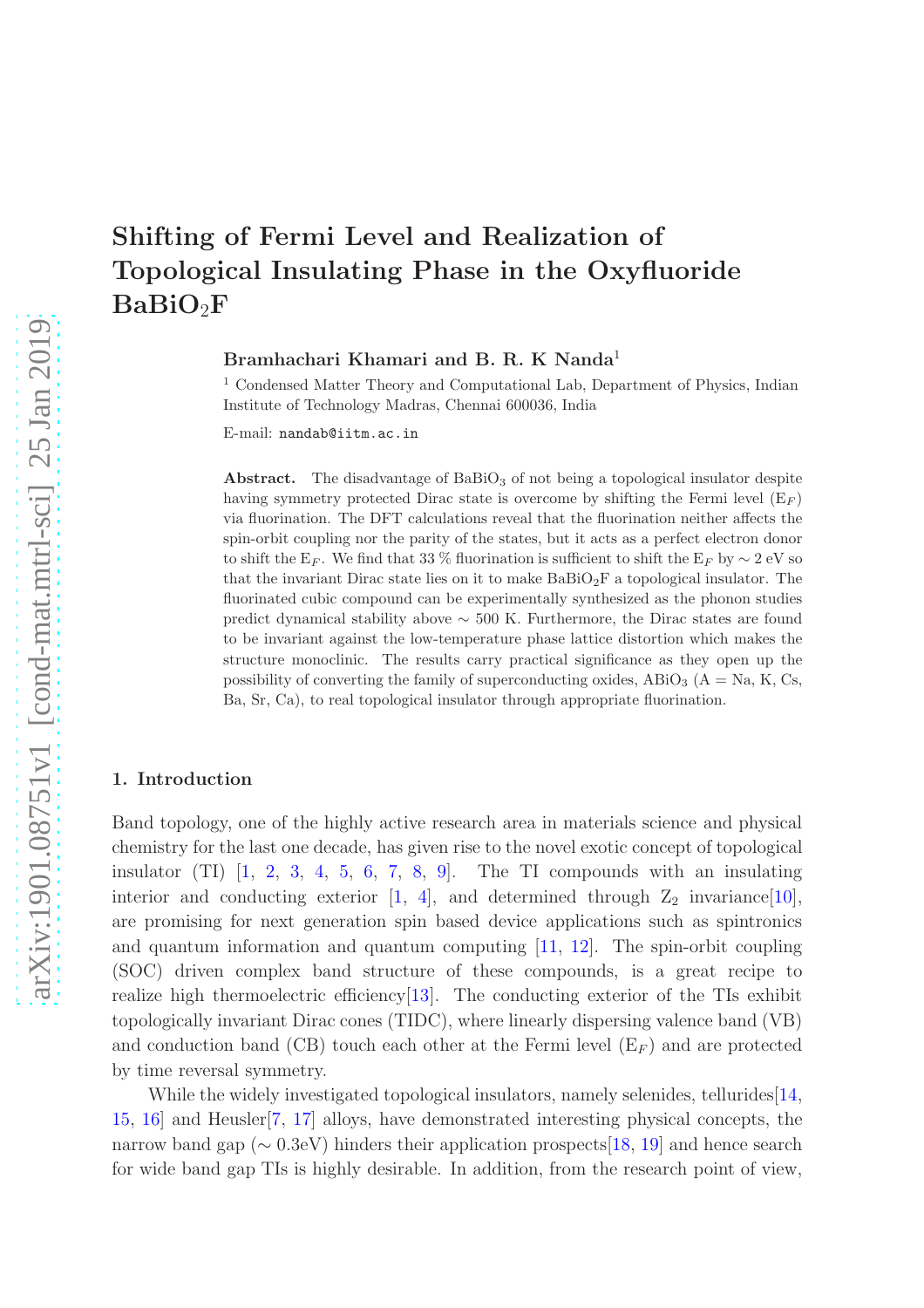wide-band gap 3D systems exhibiting high resistance are useful to experimentally reveal the TI properties, as the surface and bulk states can be easily distinguished[\[20\]](#page-10-10). In this context, covalent bonding driven large band gap oxides should be of great interest. However, due to negligible contribution towards SOC by the oxygen states, many of the oxides fail to exhibit the TI behavior.

There are very few oxides, such as Bi based double perovskites  $A_2BiXO_6$ , where A is a group-II element and X is either Br and I and single perovskites  $ABiO<sub>3</sub>$ with A being a group-I and II element, B being a group-V and VI heavy element which exhibit topologically protected surface Dirac states in their equilibrium structure [\[21,](#page-10-11) [18,](#page-10-8) [22,](#page-10-12) [23\]](#page-10-13). Since the compounds  $Ba_{1-x}K_xBiO_3$  are superconductors (T<sub>C</sub>  $\sim$ 30K[\[24\]](#page-10-14)), it is suggested that both the superconducting behavior and the topologically invariant surface states[\[22\]](#page-10-12)can together be exploited to realize Majorona Fermion in these matrials[\[25\]](#page-10-15). The perovskites also carry significance, as their layered geometry facilitates to construct heterostructures so that the competition between the topological phase and various orders can be examined to explore novel interfacial states[\[26,](#page-10-16) [27\]](#page-10-17). However, the major disadvantage of ABiO<sub>3</sub> is that the bulk band gap ( $\sim 0.7 \text{ eV}$ ) within which the surface TIDC appears, lies away from the Fermi level  $(E_F)$ . The separation between TIDC and  $E_F$  is in the range 2 to 5 eV[\[23\]](#page-10-13). Hence, for all practical purposes, these compounds are not TI, unless the  $E_F$  is shifted to the TIDC. The shifting of  $E_F$ is usually achieved through certain mechanism like thermal excitation, electrical gating or chemical doping. While thermal excitation can hardly shift the  $E_F$  by few meV, the electrical gating can push it to a maximum of 1 eV[\[28\]](#page-10-18). Therefore, chemical substitution remains the only viable option though it can distort the lattice to lower the symmetry and thereby to affect the parity of the states which determine  $Z_2$  invariance. In ABiO<sub>3</sub>, while O and A have fixed charge states,  $2^-, 1^+/2^+$  respectively, Bi is multivalent and show ambiguous (flexible) charge states[\[23\]](#page-10-13). Hence, the chemical doping is preferable either at the A site or at the anion site so that the charge neutrality is maintained.

In this work, with the objective of realizing the TIDC at  $E_F$  through the substitution, we have examined the electronic structure of  $BaBiO<sub>3</sub>$  as a prototype. In order to achieve the electron doping, we replace O by F. Fluorine is a preferable substituent as studies on other oxides suggest that it maintains the thermodynamical stability while replacing the oxygen. For example, F is substituted for O to achieve electron doping in the iron based superconductor,  $LaO<sub>0.5</sub>F<sub>0.5</sub>BiS<sub>2</sub>$  (x= 0.5)[\[29,](#page-10-19) [30\]](#page-10-20), LaO<sub>1−x</sub>F<sub>x</sub>FeAs (x= 0.05 − 0.12)[\[31\]](#page-10-21). Similarly, experimental reports suggest the formation of  $La_{1-x}Sr_xFeO_{3-x}F_x$  (x=1, 0.8, 0.5, 0.2)[\[32\]](#page-10-22). Furthermore, it has been found that perovskites  $BaFeO<sub>2</sub>F$  [\[33,](#page-10-23) [34\]](#page-10-24) and  $SrFeO<sub>2</sub>F$  [\[35,](#page-11-0) [36\]](#page-11-1) can be experimentally synthesized. In these perovskites, one out of three Oxygens are replaced with Fluorine.

The compound  $BaBiO<sub>3</sub>$  undergoes a structural transition from cubic to rhombohedral to monoclinic phase with decrease in the temperature[\[37\]](#page-11-2) and the earlier studies suggest that the TIDC states are protected against these structural transitions[\[18\]](#page-10-8). Therefore, as the high-symmetry configurations are computationally less expensive, in this work we deal with the high temperature(750 K-800 K) cubic phase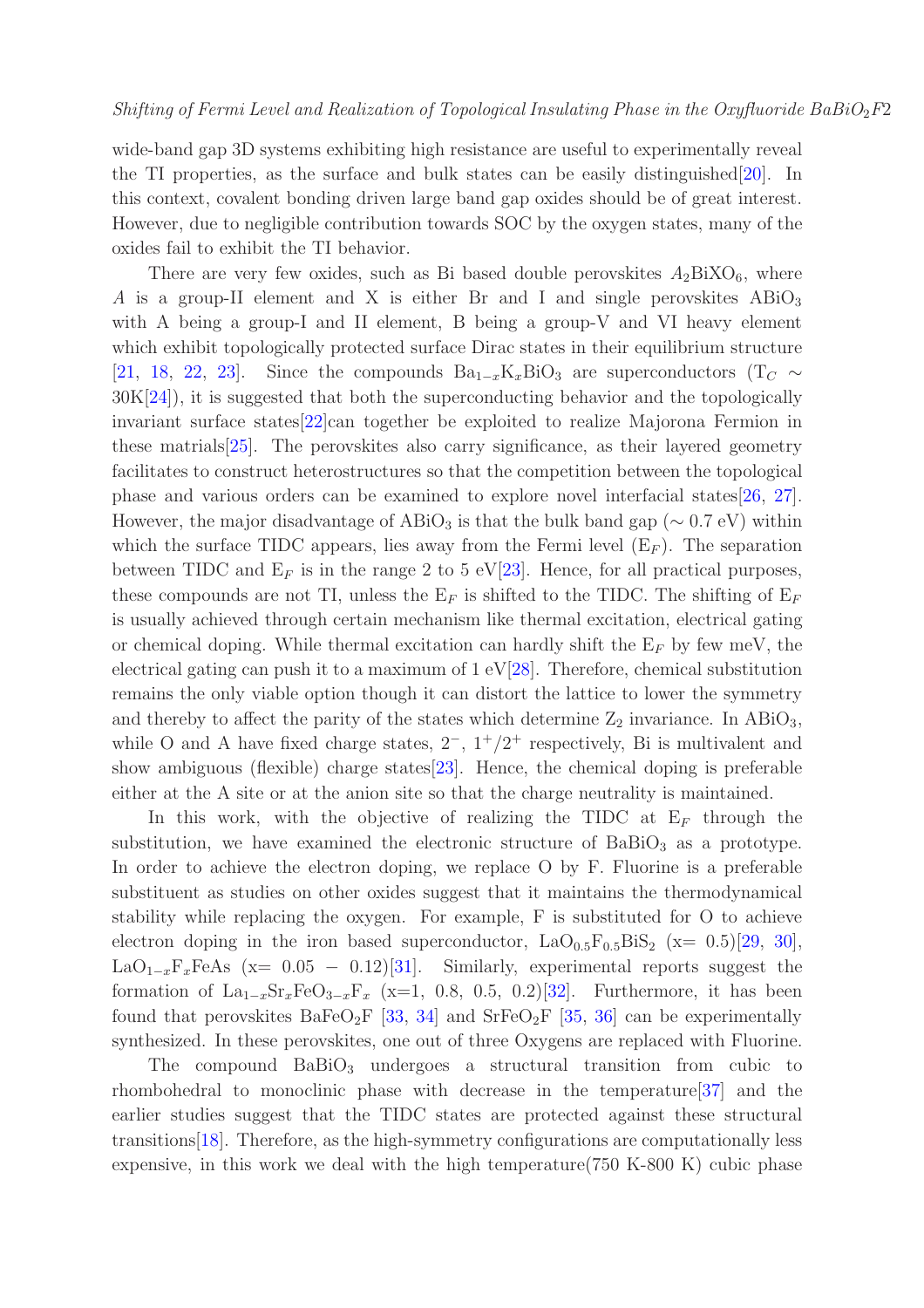<span id="page-2-0"></span>

Figure 1: (a) The cubic perovskite structure of BaBiO<sub>3</sub>. (b - c) Representative structures of the  $[001]$  BaBiO<sub>2</sub>F slabs with F being placed at different face centered positions. The real slabs, on which the calculations were carried out, consist of 15 units of  $BaBiO<sub>2</sub>F$  with 15 Å thick vacuum separating two consecutive slabs. (d) and (e) depict the bulk and surface Brillouin zones (BZ) respectively. For these systems, the time reversal invariant momenta (TRIM) are point R and Γ which are mapped to  $\overline{M}$  and  $\overline{\Gamma}$  respectively in the surface BZ.

of BaBiO<sub>3</sub>[\[38,](#page-11-3) [39\]](#page-11-4). The crystal structure, the slab geometry and their corresponding Brillouin zones (BZ) are shown in Fig. 1.

To examine the band topology of the pure and fluorinated compounds, density functional calculations are carried out using the full potential linearized plane wave (FP-LAPW) formalism  $[40]$  as implemented in WIEN2k simulation package [\[41\]](#page-11-6). Augmented plane waves in the interstitial and localised orbitals within the muffin-tin sphere are used to construct the basis sets. To account for exchange and correlation effect generalized gradient approximation (GGA) [\[42\]](#page-11-7) along with the modified Becke-Johnson (mBJ) correction [\[43\]](#page-11-8) is considered. For the the BZ integration,  $10 \times 10 \times 10$  k-mesh, is used to study the bulk electronic properties. Proportionate  $k$ -mesh is considered for slab calculation. The largest vector in the plane wave expansion is obtained by setting  $RK_{max} = 7.0$ . For the fluorinated compound BaBiO<sub>2</sub>F, the GGA optimized lattice parameter of 4.60 Å, which is 0.25 Å more than that of the pristine  $BaBiO<sub>3</sub>$ , is used for the calculations.

The slabs, considered for the calculations, are of 15 units thick and grown along [001]. A vacuum of 15 Å thick separates the consecutive slabs. Both top and bottom surfaces are taken to be Ba terminated (i.e. either BaF or BaO) as earlier studies have established the formation of TIDC with the Ba termination [\[18\]](#page-10-8). The schematic representative of the slabs are shown in Fig.  $1(b)$  $1(b)$ , (c). The surface band structure is calculated along the high-symmetry path of the surface BZ which is basically a projection of the bulk BZ in the  $k_x-k_y$  plane (see Fig. [1\(](#page-2-0)e)).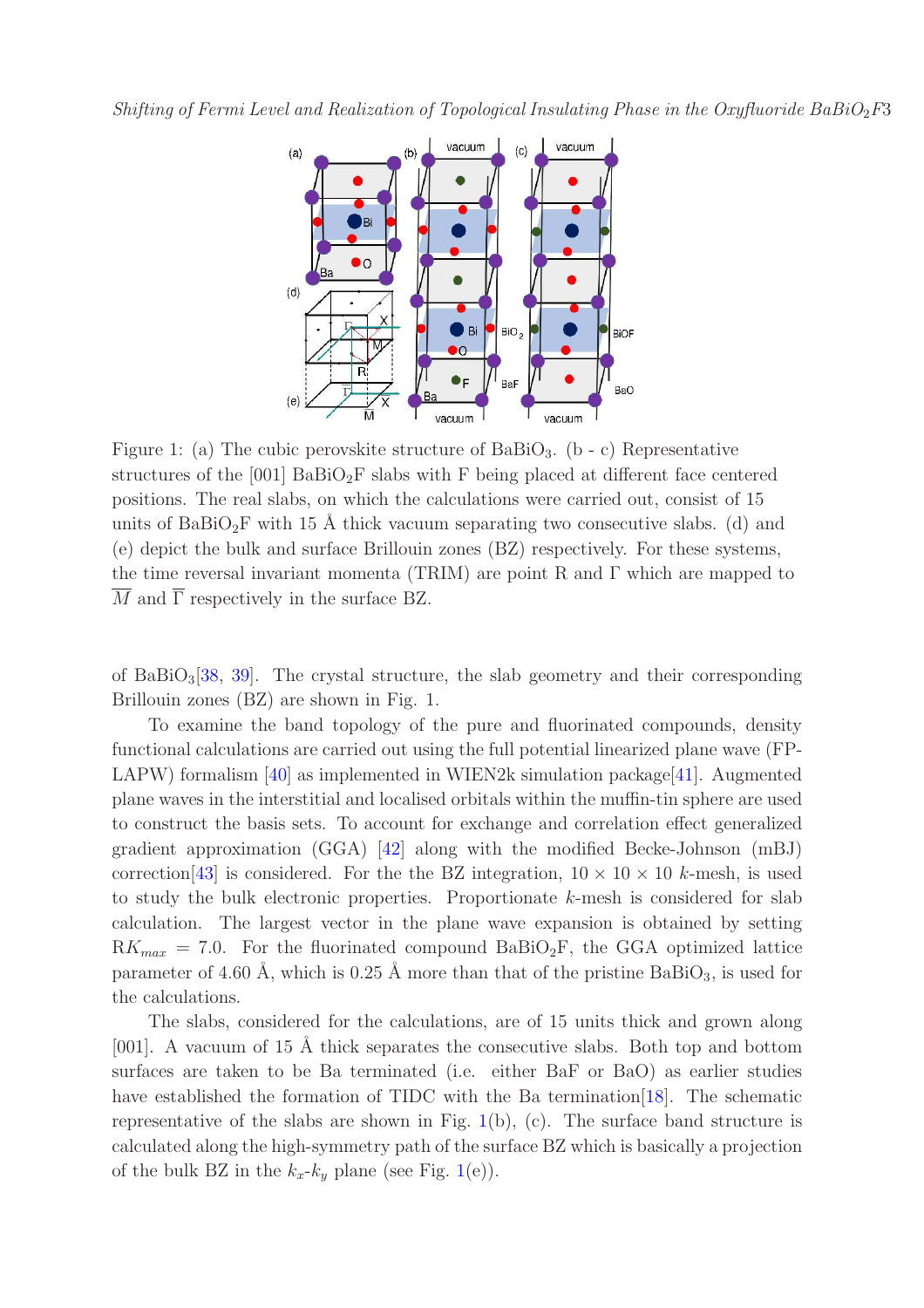

<span id="page-3-0"></span>Shifting of Fermi Level and Realization of Topological Insulating Phase in the Oxyfluoride BaBiO<sub>2</sub>F4

Figure 2: The band structure of  $BaBiO<sub>3</sub>$  (a and b) and  $BaBiO<sub>2</sub>F$  (c and d) without and with spin-orbit coupling. The Fermi level  $(E_F)$  is set to zero. The red and blue circles represent proportionate contribution of Bi-s and Bi-p states respectively towards forming the bands. The partial DOS, plotted on the right of each band structure further illustrates the orbital composition of the bands. The molecular orbital picture[\[23\]](#page-10-13) responsible for the formation of these bands is shown in the inset. For the pure compound, while the s-p band inversion occurs without SOC, the gap appearing at  $\sim 2$  eV above E<sub>F</sub> is SOC driven. For the fluorinated compound, both band inversion and band gap opening are SOC driven. Here, F provides the extra electron to shift the band gap to  $E_F$ .

The band structure and hence the transport properties of the pervoskites  $ABX_3$ with X being a halogen or oxygen can be determined through the valence electron count (VEC)[\[44\]](#page-11-9), i.e. the number of valence electrons per formula unit. The molecular orbital picture, drawn based on the DFT obtained band structure (Fig. [2a](#page-3-0)), suggests that if the VEC is 20, the bulk compound is a semimetal or semiconductor  $[44]$ . Depending on the strength of spin-orbit coupling (SOC) and thereby the s-p band inversion, these semimetals/semiconductors give rise to the formation of TIDC at the surface boundary[\[23\]](#page-10-13). If the VEC differs from 20, the system is a metal and ceases to exhibit the TI phase.

The contrasting transport properties of  $ABX_3$ , i.e. semimetal/semiconductor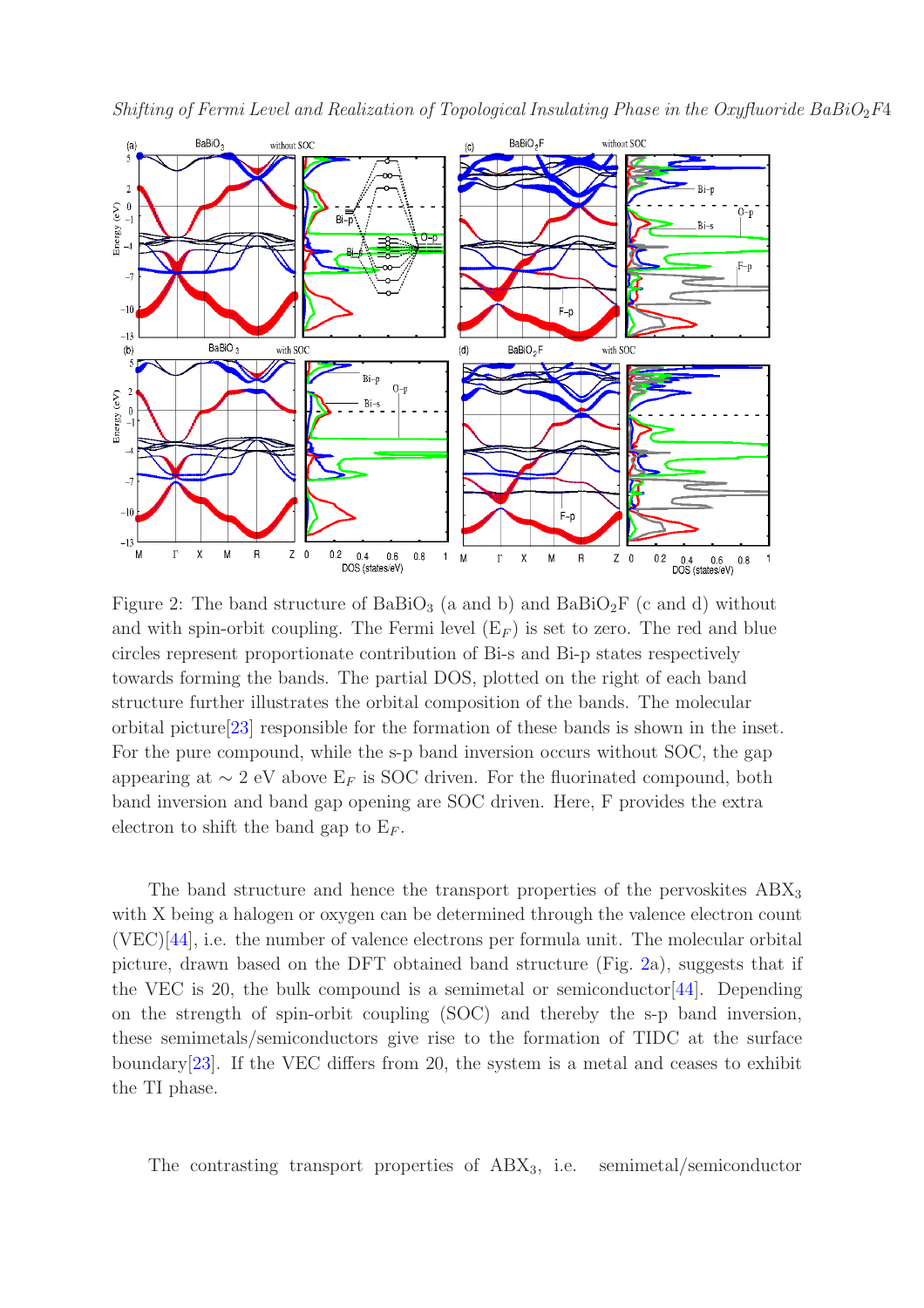<span id="page-4-0"></span>

Figure 3: Comparison of the band structure obtained from DFT (red) and from the TB model using MLWF basis(black).

leading to TI behavior for  $VEC = 20$  and metallic otherwise, is solely governed by a single salient feature of the band structure. An universal band gap (zero or finite) exists at the TRIM R  $(\pi/a, \pi/a, \pi/a)$  between the downward dispersive lower lying B-s dominated singlet state and upward dispersive B-p dominated triplet states which can be noticed from Fig. [2a](#page-3-0). These dispersive bands emerge out of the antibonding bands formed by the Bi-{s,p}- O-p chemical bonding, as schematically demonstrated by the molecular-orbital picture (inset of Fig. [2a](#page-3-0)). With VEC equals 20, the singlet state is completely occupied to form the band gap at  $E_F[44]$  $E_F[44]$ . For BaBiO<sub>3</sub>, the VEC is 19 and hence the the singlet state is partially occupied to produce the (zero) band gap approximately 2 eV above  $E_F$  (see Fig. [2a](#page-3-0)). The spin-orbit coupling amplifies the band gap (see Fig. [2b](#page-3-0)) within which time reversal symmetry protected Dirac states appear[\[23\]](#page-10-13). Fluorine with one additional valence electron compared to oxygen acts as a perfect electron donor. For  $BaBiO_2F$ , the VEC is 20 and therefore, the band gap appears at  $E_F$  (Fig. [2d](#page-3-0)). Furthermore, the F-p states dominate the valence band spectrum in the range -6 to -10 eV w.r.t.  $E_F$ . We may note that the family of ABiO<sub>3</sub> exhibits multiple Dirac states [\[23\]](#page-10-13), one in the valence band spectrum (around 7 eV below  $E_F$ ), formed by the bonding Bi-{s,p}- O-p states, and other in the conduction band spectrum (around  $2 \text{eV}$  above  $E_F$ ) formed by the antibonding states. With substitution of fluorine, the F-p states dominate the bonding states (see Fig. [2c](#page-3-0)) instead of the Bi-p states. Therefore, the s-p band inversion does not occur (see Fig. [2d](#page-3-0)) and hence the TIDC is not formed in the valence band. On the other hand, the antibonding spectrum is unperturbed by the F-p states and hence neither the s-p band inversion nor the SOC driven band gap is affected by the fluorination as can be observed from Fig. [2d](#page-3-0). Hence, it is expected that the TIDC will form in the antibonding spectrum.

To verify the formation of TIDC for the pristine and fluorinated compounds, the surface states are calculated using Wannier formalism. First, the maximally localized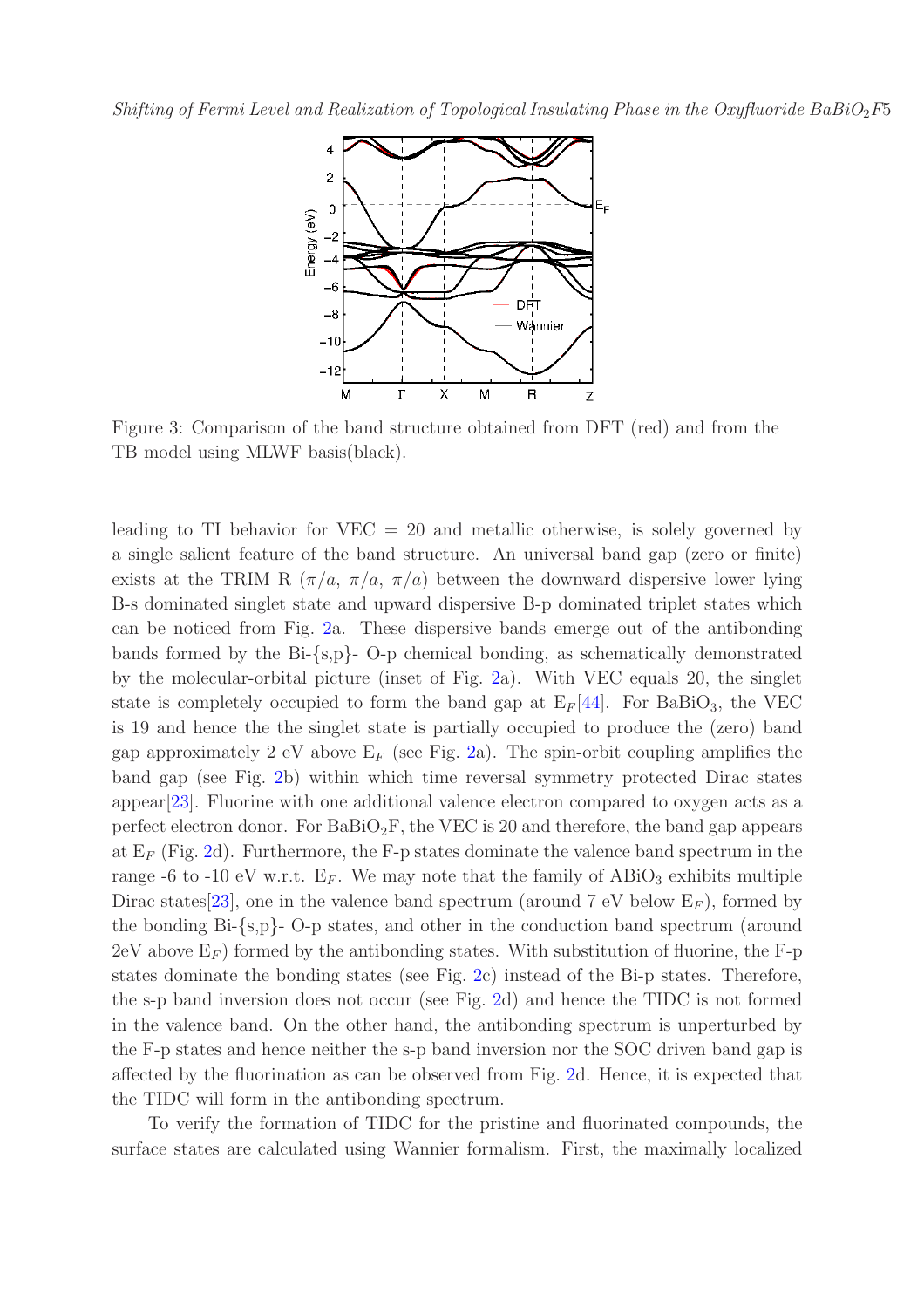<span id="page-5-0"></span>



Figure 4: The DFT+SOC simulated ARPES spectra (LDOS  $(\kappa, E)$ ) of (001) surface for both BaBiO<sub>3</sub> and BaBiO<sub>2</sub>F. E<sub>F</sub> is set to zero. The surface states are calculated using Wannier formalism for BaBiO<sub>3</sub> (a, b), BaBiO<sub>2</sub>F with BaF termination (c, d) and  $BaBiO<sub>2</sub>F$  with BaO termination (e, f). The box highlights the formation of TIDC. With doping the  $E_F$  shifts to the TIDC irrespective of the surface termination.

Wannier functions (MLWF) as well as the strength of the hopping integral between these functions, are obtained from the bulk DFT calculations using Wannier90[\[45\]](#page-11-10). Taking MLWF as the elements of the basis, a tight-binding (TB) model was employed on a slab structure to calculate the surface Green's function through an iterative method[\[46,](#page-11-11) [47\]](#page-11-12)as implemented in WannierTools package[\[48\]](#page-11-13). The appropriateness of the basis can be confirmed from the fact that the TB band structure has an excellent agreement with the full band structure obtained with DFT as can observed from Fig. [3.](#page-4-0) The imaginary part of the surface Green's function is the local density of state  $LDOS(k, E)$ .

For the pristine and oxyfluoride [001] slabs (Fig. [1\)](#page-2-0), the LDOS $(k, E)$  are plotted in Fig. [4.](#page-5-0) The colour gradient is a measure of LDOS. Deep red and purple correspond to highest and lowest LDOS respectively. The faded green color reflects the bulk band structure. As expected for the pristine system, the TIDC appears at  $\sim 2$  eV above E<sub>F</sub> and ∼ -7 eV below  $E_F$  (see Fig. [4\(](#page-5-0)a) and (b)). With fluorination, the TIDC appears at  $E_F$  irrespective of whether F replaces O from the BaO plane (Fig. [4c](#page-5-0)) or from the  $BiO<sub>2</sub>$  plane (Fig. [4e](#page-5-0)) with respect to the growth direction (see Fig. [1-](#page-2-0)b and c). However,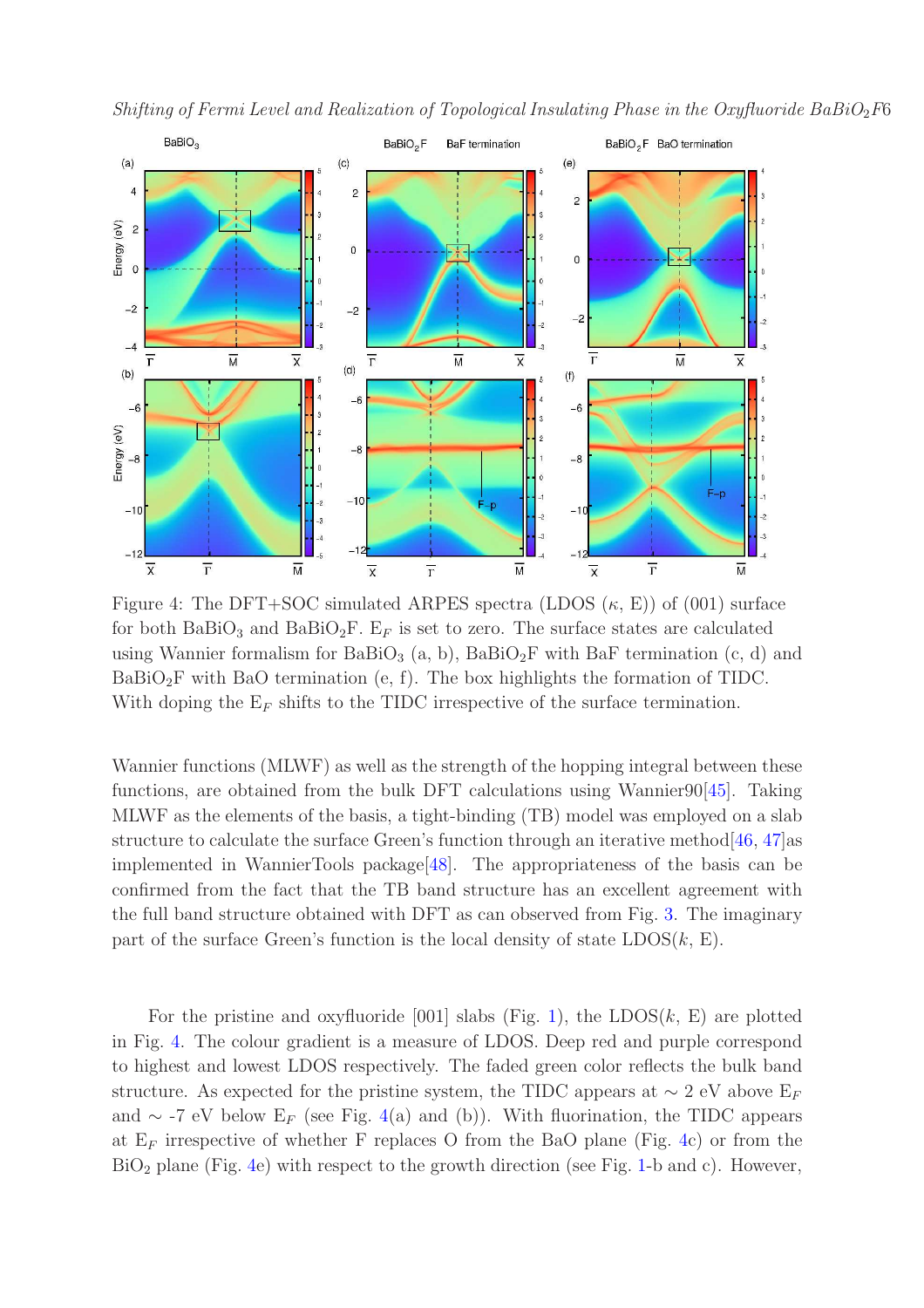<span id="page-6-0"></span>Shifting of Fermi Level and Realization of Topological Insulating Phase in the Oxyfluoride BaBiO<sub>2</sub>F7



Figure 5: The DFT + SOC obtained band structure of 15 units cell thick  $BaBiO_2F$ slab with BaF termination (a, c) and BaO termination (b, d). The TIDC, indicated by red circle, is observed near  $E_F$  for both the terminations.

unlike the pristine compound, the TIDC does not form in the valence band spectrum for the fluorinated systems as can be seen from the Fig.  $4(d)$  $4(d)$  and Fig.  $4(f)$ . It is due to the absence of s-p band inversion as discussed in the bulk band structure. For further confirmation, we calculated the full band structure of a 15 units cell thick  $BaBiO_2F$  slab using DFT, which is shown in Fig. [5,](#page-6-0) and observed that the TIDC, which is marked by the red circle, is formed very close to  $E_F$ .

While the electronic structure of  $BaBiO<sub>2</sub>F$  satisfies the necessary and sufficient criteria to form the TIDC near  $E_F$ , the structural stability of such a system needs to be examined for its practical realization. The pristine  $BaBiO<sub>3</sub>$  exists in the cubic phase when the temperature is beyond  $\sim$  750 K. [\[39\]](#page-11-4) Keeping this in mind, we have examined the structural stability of the doped system in the temperature range 500 to 700K using the following two step process. In the first step, ab-initio molecular dynamics (AIMD) simulations were performed on a  $2 \times 2 \times 2$  supercell using VASP package[\[49,](#page-11-14) [50\]](#page-11-15). The PBE-GGA exchange-correlation functional was used and the plane wave cutoff energy was set to 500 eV. The system was equilibriated at different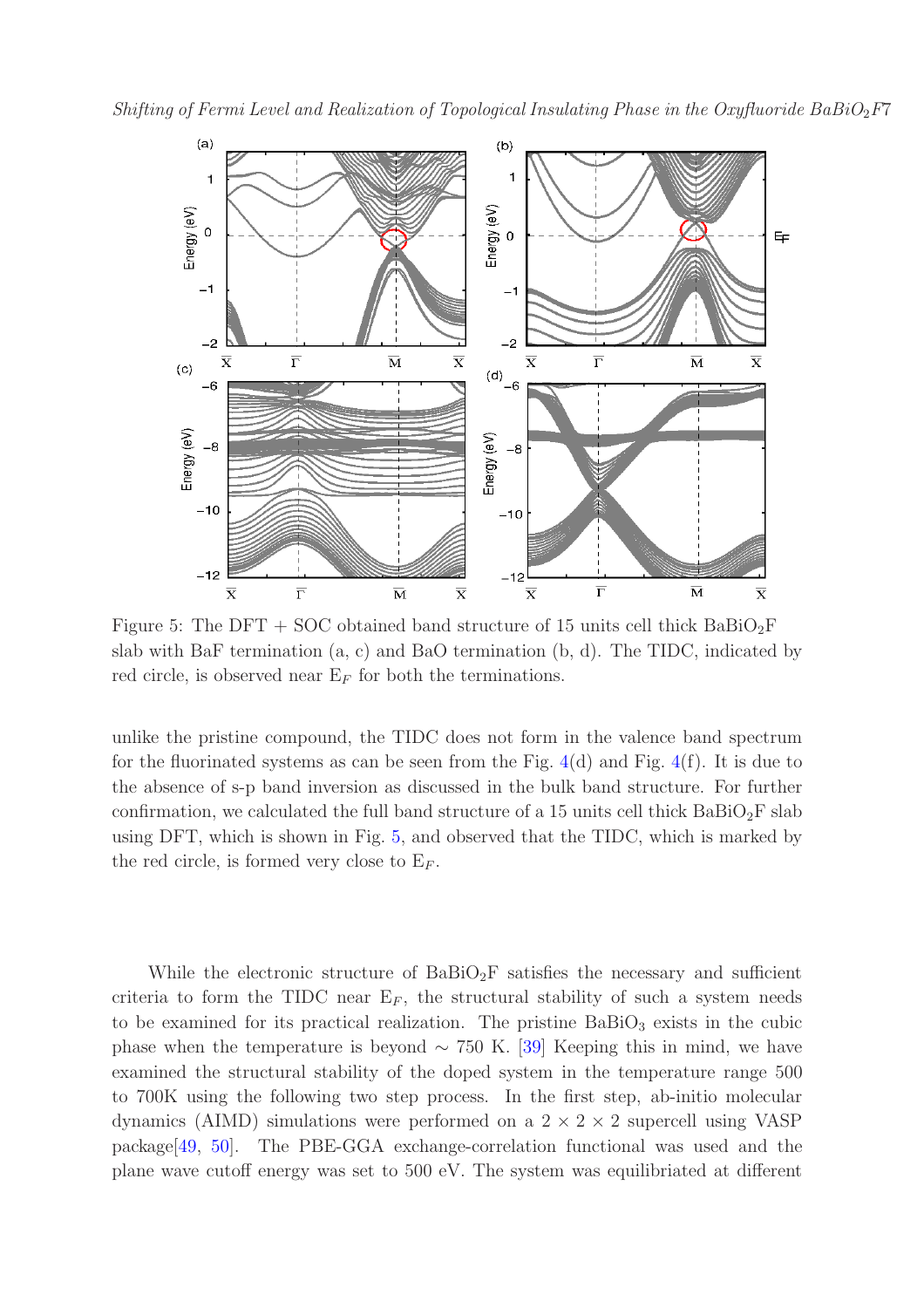<span id="page-7-0"></span>



Figure 6: Temperature dependent phonon spectra of  $BaBiO_2F$ . The thermodynamical stability of the high temperature cubic phase is ascertained as the negative frequencies are absent for  $T > 500$  K.

temperatures (NVT) using velocity scaling method for 1.0 ps with a time step of 0.5 fs followed by 0.5 ps -long production run for collecting the atomic displacement and force datasets. In the second step ALAMODE[\[51\]](#page-11-16) package was used to get the harmonic and interatomic force constants (IFCs). The phonon band dispersion were obtained by solving the dynamical matrix for the given wave vectors. The phonon dispersion curves for different temperatures are shown Fig. [6.](#page-7-0) The soft modes (negative frequencies) are observed when the temperature decreases below 500 K. Therefore, the cubic phase of these compounds exhibit dynamical stability for temperature greater than 500 K. By lowering the temperature, the soft modes introduce structural distortion.

The stability of the oxyfluoride is further quantified by calculating the formation and cohesive energies. They are estimated using the following expressions.

$$
E_{Form} = E_{BaBiO_{3-x}F_x} - E_{BaBiO_3} - x\frac{1}{2}E_{F_2} + x\frac{1}{2}E_{O_2},\tag{1}
$$

$$
E_{Coh} = E_{BaBiO_{3-x}F_x} - E_{Ba} - E_{Bi} - (3 - x)\frac{1}{2}E_{O_2} - x\frac{1}{2}E_{F_2},
$$
\n(2)

Where  $E_{BaBiO_3-xF_x}$ ,  $E_{BaBiO_3}$  are total energy in their ground state.  $E_{F_2}$  and  $E_{O_2}$ are estimated by keeping respective molecules in a very large cubic box (size  $= 15 \text{ Å}$ ). While the  $E_{Form}$  is found to be – 0.69 eV, the  $E_{Coh}$  is found to be -2.45 eV/atom. The negative values indicates that the oxyfluoride can be synthesized independently or via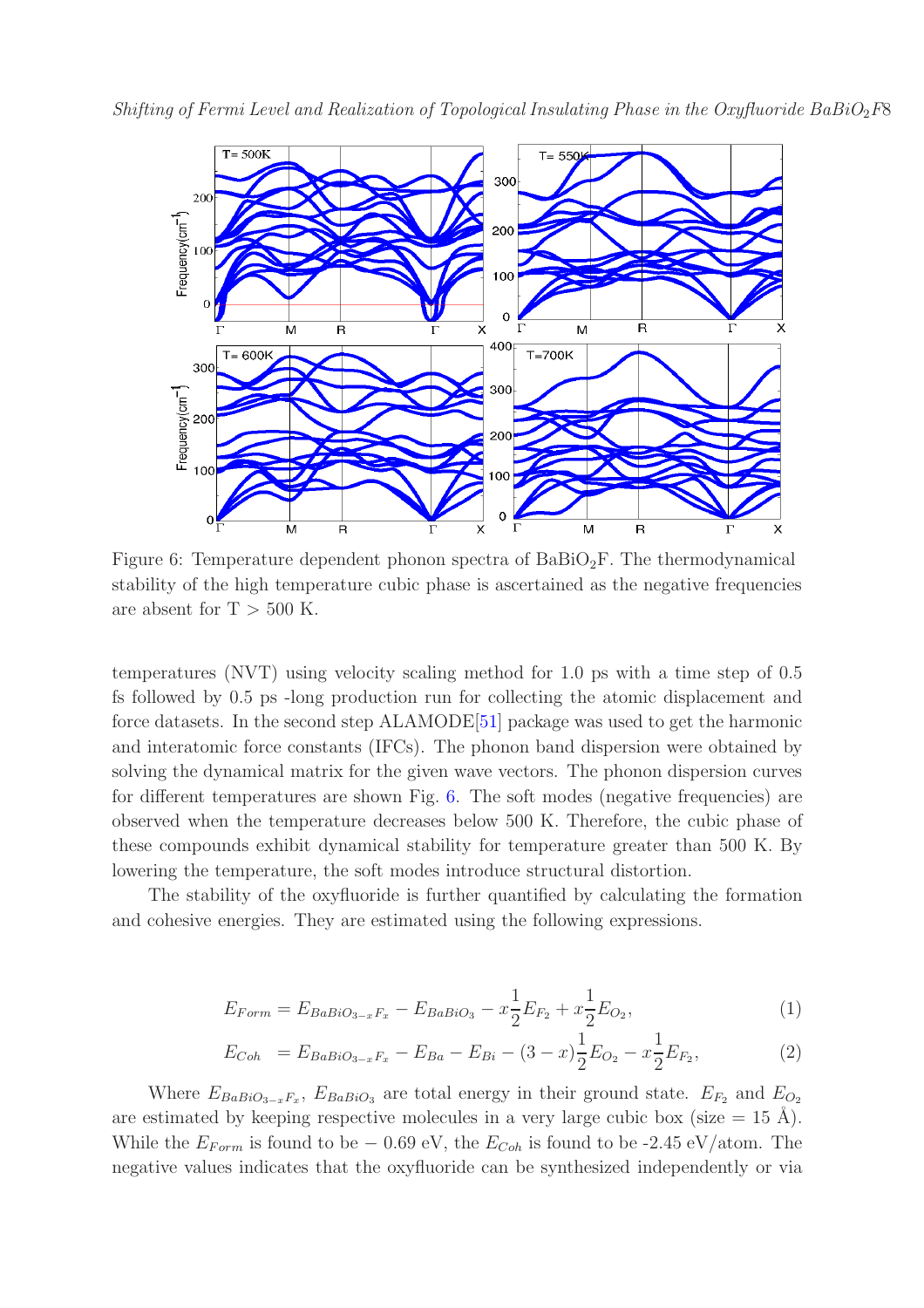<span id="page-8-0"></span>



Figure 7: (a) The monoclinic  $(C2/m)$  crystal structure of BaBiO<sub>3</sub>. (b) Schematic illustration of breathing and stretching mode of distortions, and tilting of octahedra observed in the monoclinic structure. (c) The Brillouin zone for the monoclinic lattice. (d) The bulk band structure and (e) the simulated (001) surface ARPES spectra for BaBiO<sub>3</sub>. (f) and (g) are same as (d) and (e) but for BaBiO<sub>2</sub>F. The proportionate contribution of Bi-s and Bi-p states in each band are represented by red and blue respectively. The s-p band inversion is highlighted by circles and the formation of TI states are highlighted by rectangles. The Fermi level is set to zero.

substitution of Fluorine in BaBi $O_3$ .

Experimentally a series of structural transitions are observed in  $BaBiO<sub>3</sub>$ . [\[52\]](#page-11-17) The high temperature cubic phase yields to rhombohedral phase at 750K and at 405K the monoclinic structure  $(C2/m)$  forms the ground state. When the temperature goes below 104K, the compound stabilizes with the primitive monoclinic structure with  $(P_{21}/c)$ .

The room temperature monoclinic phase (see Fig.  $7(a)$  $7(a)$ ) is obtained from the simultaneous occurring of the breathing and tilting distortions of the octahedra. Interestingly, the earlier reported band structure calculations suggests that the TI Dirac state is protected against such distortions[\[18\]](#page-10-8). The present work reconfirms the protection of the TI states as the bulk band structure for the monoclinic structure demonstrates s-p band inversion (see Fig. [7\(](#page-8-0)d)) and the surface ARPES spectra demonstrates the formation of TI Dirac states (Fig. [7\(](#page-8-0)e)). Anticipating a similar structural transition as in the pure compound, it is prudent to examine robustness of the TI state in the fluorinated system in the monoclinic  $(C2/m)$  phase.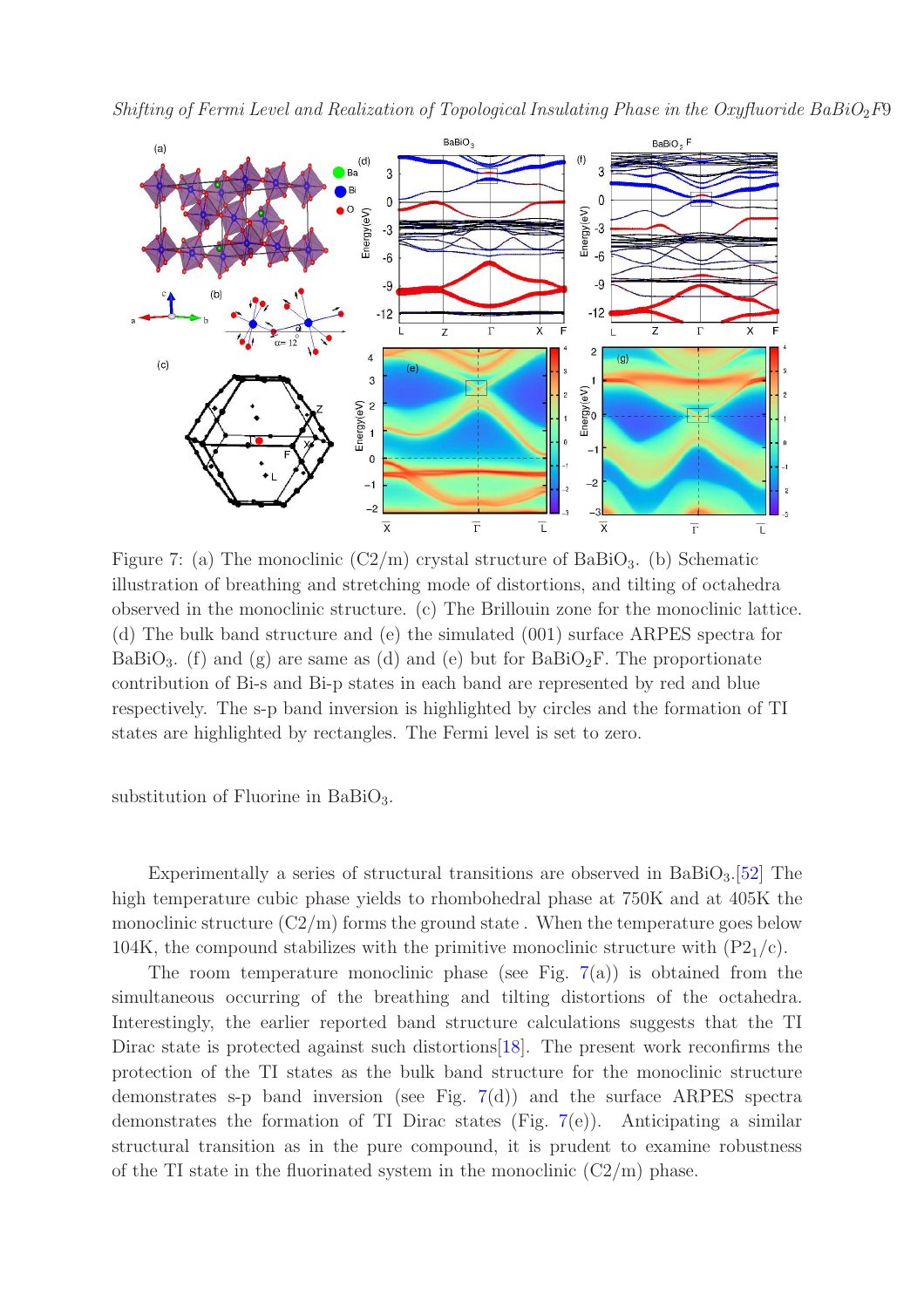The bulk band structure of monoclinic  $BaBiO<sub>2</sub>F$  is shown in Fig. [7\(](#page-8-0)f). Like the pure compound (see Fig. [7\(](#page-8-0)d)), the s-p band inversion is observed at  $\Gamma$ , but now at the Fermi level. As mentioned earlier, it is due to the fact that the participatory bands are shifted below by approximately 2.5 eV due to extra electron through F substitution. The ARPES spectra in Fig.  $7(g)$  $7(g)$  shows that the s-p band inversion leads to the formation of surface TI Dirac state in the monoclinic structure.

To summarize, our electronic structure calculations show that fluorine acts as a perfect electron donor to shift the Fermi level of the oxide perovskite  $BaBiO<sub>3</sub>$  without affecting its symmetry protected surface Dirac states. For 33% fluorine substitution, the Dirac states lie exactly on the Fermi level to make the doped perovskite as a topological insulator. The thermodynamical stability of the fluorinated system beyond 500 K, as ascertained from phonon studies, suggests that the experimental realization of  $BaBiO<sub>3</sub>$  as topological insulator is possible through doping. Universal nature of the band structure of cubic oxide perovskites implies that the finding of this work can be easily extended to other members of  $ABiO<sub>3</sub>$  where A is a divalent group-II element. Furthermore, we reveal that the TI state remain invariant with respect to the structural distortion that leads to the low temperature phase monoclinic structure.

## 2. Acknowledgement

The authors acknowledge HPCE, IIT Madras for providing the computational resources. This work is supported by DST, India through grant no. EMR/2016/003791. B. K. acknowledges K. Murali for computational help.

## <span id="page-9-0"></span>3. References

- [1] Hsieh D, Xia Y, Qian D, Wray L, Meier F, Dil J H, Osterwalder J, Patthey L, Fedorov A V, Lin H, Bansil A, Grauer D, Hor Y S, Cava R J and Hasan M Z 2009 *Phys. Rev. Lett.* 103(14) 146401 URL <https://link.aps.org/doi/10.1103/PhysRevLett.103.146401>
- <span id="page-9-1"></span>[2] Fu L, Kane C L and Mele E J 2007 *Phys. Rev. Lett.* 98(10) 106803 URL <https://link.aps.org/doi/10.1103/PhysRevLett.98.106803>
- <span id="page-9-2"></span>[3] Hasan M Z and Kane C L 2010 *Rev. Mod. Phys.* 82(4) 3045–3067 URL <https://link.aps.org/doi/10.1103/RevModPhys.82.3045>
- <span id="page-9-3"></span>[4] Lin H, Markiewicz R S, Wray L A, Fu L, Hasan M Z and Bansil A 2010 *Phys. Rev. Lett.* 105(3) 036404 URL <https://link.aps.org/doi/10.1103/PhysRevLett.105.036404>
- <span id="page-9-4"></span>[5] Xia Yand Qian D, Hsieh D, Wray L, Pal A, Lin H, Bansil A, Grauer D, Hor Y S, Cava R J and Hasan M Z 2012 *Nat. Phys.* 5(6) 398–402 URL <http://dx.doi.org/10.1038/nphys1274>
- <span id="page-9-5"></span>[6] Sato T, Segawa K, Guo H, Sugawara K, Souma S, Takahashi T and Ando Y 2010 *Phys. Rev. Lett.* 105(13) 136802 URL <https://link.aps.org/doi/10.1103/PhysRevLett.105.136802>
- <span id="page-9-6"></span>[7] Chadov S, Qi X, Kubler J, Fecher G H, Felser C and Zhang S C 2010 *Nat. Mater* 9(7) 541 URL <http://dx.doi.org/10.1038/nmat2770>
- <span id="page-9-7"></span>[8] Moore J E and Balents L 2007 *Phys. Rev. B.* 75(12) 121306 URL <https://link.aps.org/doi/10.1103/PhysRevB.75.121306>
- <span id="page-9-8"></span>[9] Qi X L, Hughes T L and Zhang S C 2008 *Phys. Rev. B.* 78(19) 195424 URL <https://link.aps.org/doi/10.1103/PhysRevB.78.195424>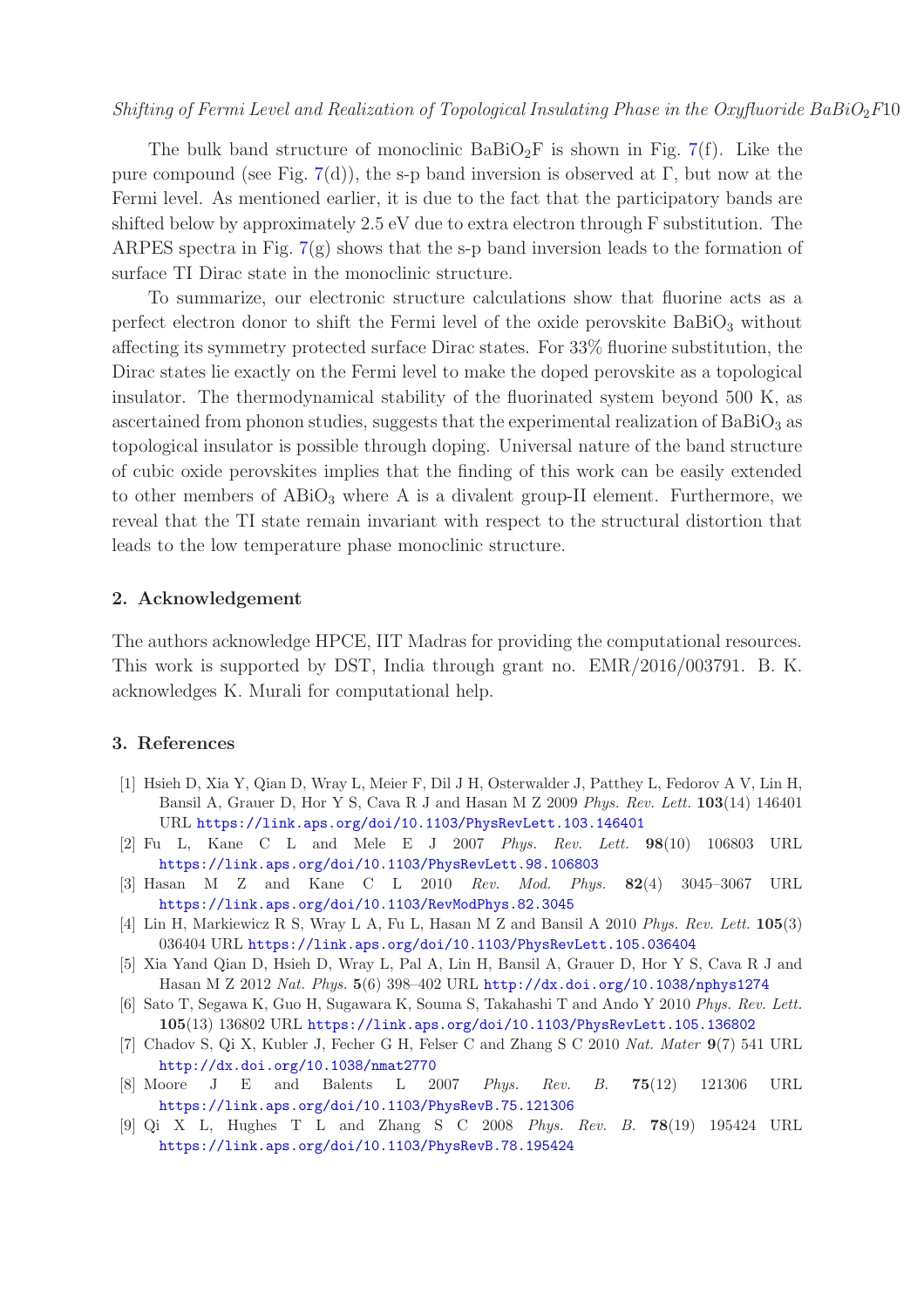<span id="page-10-0"></span>Shifting of Fermi Level and Realization of Topological Insulating Phase in the Oxyfluoride BaBiO<sub>2</sub>F11

- <span id="page-10-1"></span>[10] Fu L and Kane C L 2007 *Phys. Rev. B.* 76(4) 045302 URL <https://link.aps.org/doi/10.1103/PhysRevB.76.045302>
- <span id="page-10-2"></span>[11] Murakami S, Nagaosa N and Zhang S C 2004 *Phys. Rev. Lett.* 93(15) 156804 URL <https://link.aps.org/doi/10.1103/PhysRevLett.93.156804>
- <span id="page-10-3"></span>[12] Fu L and Kane C L 2008 *Phys. Rev. Lett.* 100(9) 096407 URL <https://link.aps.org/doi/10.1103/PhysRevLett.100.096407>
- <span id="page-10-4"></span>[13] Shi H, Parker D, Du M H and Singh D J 2015 *Phys. Rev. Applied.* 3(1) 014004 URL <https://link.aps.org/doi/10.1103/PhysRevApplied.3.014004>
- [14] Yan B and Zhang S C 2012 *Rep. Prog. Phys.* 75 096501 ISSN 0034-4885 (*Preprint*  $arXiv:1610.08983v2) \text{ URL http://stacks.iop.org/0034-4885/75/i=9/a=096501?key=crossref.97671bd7f$  $arXiv:1610.08983v2) \text{ URL http://stacks.iop.org/0034-4885/75/i=9/a=096501?key=crossref.97671bd7f$
- <span id="page-10-6"></span><span id="page-10-5"></span>[15] Zhang H, Liu C X, Qi X L, Dai X, Fang Z and Zhang S C 2009 *Nat. Phys.* 5(6) 438–442 URL <http://dx.doi.org/10.1038/nphys1270>
- <span id="page-10-7"></span>[16] Park K, Heremans J J, Scarola V W and Minic D 2010 *Phys. Rev. Lett.* 105(18) 186801 URL <http://link.aps.org/doi/10.1103/PhysRevLett.105.186801>
- [17] Xiao D, Yao Y, Feng W, Wen J, Zhu W, Chen X Q, Stocks G M and Zhang Z 2010 *Phys. Rev.* Lett. 105(9) 096404 URL <https://link.aps.org/doi/10.1103/PhysRevLett.105.096404>
- <span id="page-10-9"></span><span id="page-10-8"></span>[18] Yan B, Jansen M and Felser C 2013 *Nat. Phys.* 9(11) 709–711 URL <http://dx.doi.org/10.1038/nphys2762>
- <span id="page-10-10"></span>[19] Yan B and Zhang S C 2012 *Rep. Prog. Phys* 75 096501
- <span id="page-10-11"></span>[20] Jin H, Rhim S H, Im J, Freeman A J and Fermions M 2013 *Sci. Rep.* 3 01651
- <span id="page-10-12"></span>[21] Pi S T, Wang H, Kim J, Wu R, Wang Y K and Lu C K 2017 *J. Phys. Chem. Lett.* 8(2) 332–339 URL <http://dx.doi.org/10.1021/acs.jpclett.6b02860>
- <span id="page-10-13"></span>[22] Li G, Yan B, Thomale R and Hanke W 2015 *Sci. Rep.* 5 10435 URL <http://dx.doi.org/10.1038/srep10435>
- <span id="page-10-14"></span>[23] Khamari B, Kashikar R and Nanda B R K 2018 *Phys. Rev. B.* 97(4) 045149 URL <https://link.aps.org/doi/10.1103/PhysRevB.97.045149>
- [24] Cava R J, Batlogg B, Krajewski J J, Farrow R, Rupp Jr L W, White A E, Short K, Peck W F and Kometani T 1988 *Nature* 332 814 URL [http://dx.doi.org/10.1038/332814a0http://10.0.4.14/332814a0](http://dx.doi.org/10.1038/332814a0 http://10.0.4.14/332814a0)
- <span id="page-10-15"></span>[25] Fu L and Kane C L 2008 *Phys. Rev. Lett.* 100(9) 096407 URL <https://link.aps.org/doi/10.1103/PhysRevLett.100.096407>
- <span id="page-10-16"></span>[26] Song J H, Jin H and Freeman A J 2010 *Phys. Rev. Lett.* 105(9) 096403 URL <https://link.aps.org/doi/10.1103/PhysRevLett.105.096403>
- <span id="page-10-17"></span>[27] Linder J, Tanaka Y, Yokoyama T, Sudbø A and Nagaosa N 2010 *Phys. Rev. Lett.* 104(6) 067001 URL <https://link.aps.org/doi/10.1103/PhysRevLett.104.067001>
- <span id="page-10-18"></span>[28] Li L H, Cai Q, Shih C j and Santos E J G 2018 *Nat. Commun.* 9 1271 URL <http://dx.doi.org/10.1038/s41467-018-03592-3>
- <span id="page-10-19"></span>[29] Usui H, Suzuki K and Kuroki K 2012 *Phys. Rev. B.* 86(22) 220501 URL <https://link.aps.org/doi/10.1103/PhysRevB.86.220501>
- <span id="page-10-20"></span>[30] Lee J, Stone M B, Huq A, Yildirim T, Ehlers G, Mizuguchi Y, Miura O, Takano Y, Deguchi K, Demura S and Lee S H 2013 *Phys. Rev. B.* 87(20) 205134 URL <https://link.aps.org/doi/10.1103/PhysRevB.87.205134>
- <span id="page-10-21"></span>[31] Kamihara Y, Watanabe T, Hirano M and Hosono H 2008 *Journal of the American Chemical Society* 130 3296–3297 URL <http://dx.doi.org/10.1021/ja800073m>
- <span id="page-10-22"></span>[32] Clemens O, Berry F J, Wright A J, Knight K S, Perez-Mato J M, Igartua J M and Slater P R 2013 *Journal of Solid State Chemistry* 206 158–169 ISSN 00224596 URL <http://dx.doi.org/10.1016/j.jssc.2013.08.013>
- <span id="page-10-23"></span>[33] Heap R, Slater P R, Berry F J, Helgason O and Wright A J 2007 *Solid State Communications* 141 467 – 470 ISSN 0038-1098 URL <http://www.sciencedirect.com/science/article/pii/S003810980601043X>
- <span id="page-10-24"></span>[34] Berry F J, Coomer F C, Hancock C, rn Helgason, Moore E A, Slater P R, Wright A J and